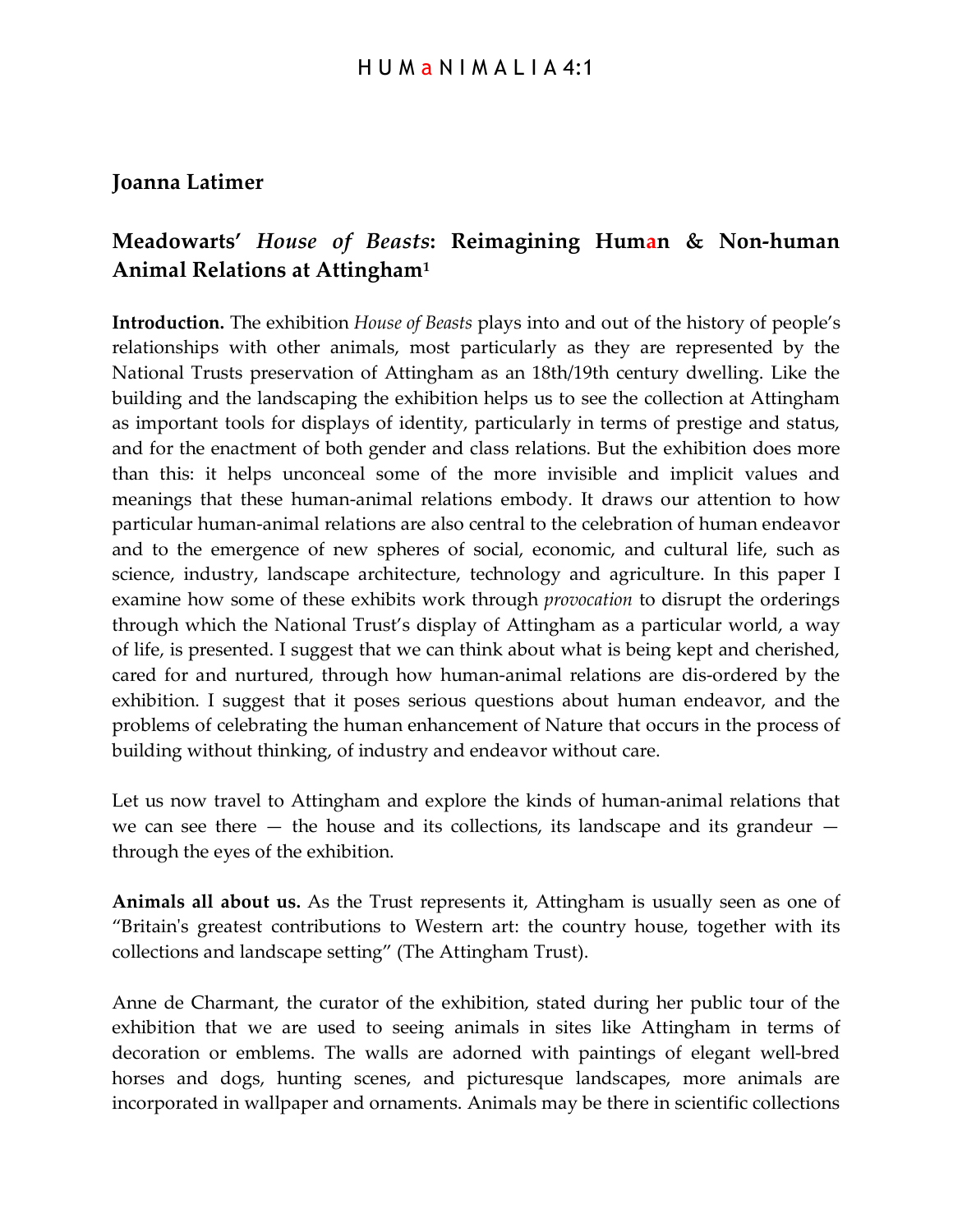— cabinets of insects carefully categorized, glass domes and cabinets of curiosities displaying exotic creatures, witnesses to human travel and the expansion of knowledge. Outside, deer and exotic cattle decorate the parkland, while swans glide up and down the an elegant and picturesque turn of the river Tern, the backdrop to the giant Cedars of Lebanon, which, like the vast scale of the neo-classical front of the house itself, testify to the grandeur and magnificence of the Berwick family within, and of the architects, builders, gardeners, and landscapist, Humphrey Repton. Animals are also often present in coats of arms and other emblems of genealogy and heritage. As de Charmant noted in her presentation of the exhibition, recognizing and being able to interpret the mythic and other references in the use of animals as symbols in the decoration at Attingham was all a part of displaying social status and position in the 18th century. It was one form of showing that you were educated enough to be in the know.

Within this perspective Attingham is then a celebration of a way of life at the turn of 17th & 18th centuries: civilized, reasonable, elegant, and picturesque, in gentle pursuit of knowledge and progress. There are few intrusions of the passions of the romantic, or the mess and muddiness of the everyday life of humans and animals. There are no manure piles steaming in the stable yard, no servants cleaning the dog hairs off the carpets, no wigs being disinfested of fleas. In addition, the life of Attingham is presented as a holistic one that is ordered and orderly, in which the human is in harmony with Nature, and in which humans and animals are in their place.

The collection, the landscape, and its representations by the NT represent a way of life intimately rooted in man's relation to nature, particularly in relations with the animal and with other animals. We feel Attingham is a dwelling with beasts within and without: a way of life in which nature and the social, human and the animal, are in intimate and orderly proximity. Our visits and walks there help us to be included momentarily in this intimacy and this orderliness. We get a sense of how Attingham would have been buzzing with the activities surrounding the estate's role as a center for farming and the production of food, for sport, as well as a site where birds, bees, and other wild creatures thrived.

*House of Beasts* helps us to see how animals are all about us at Attingham. But the exhibition also helps us to see that the Attingham estate is a celebration of a form of social life on the verge of a proliferating division of labor through spheres of human endeavor that will become more and more specialized, and separated off. The production of food will become separated off from the everyday life of its consumption,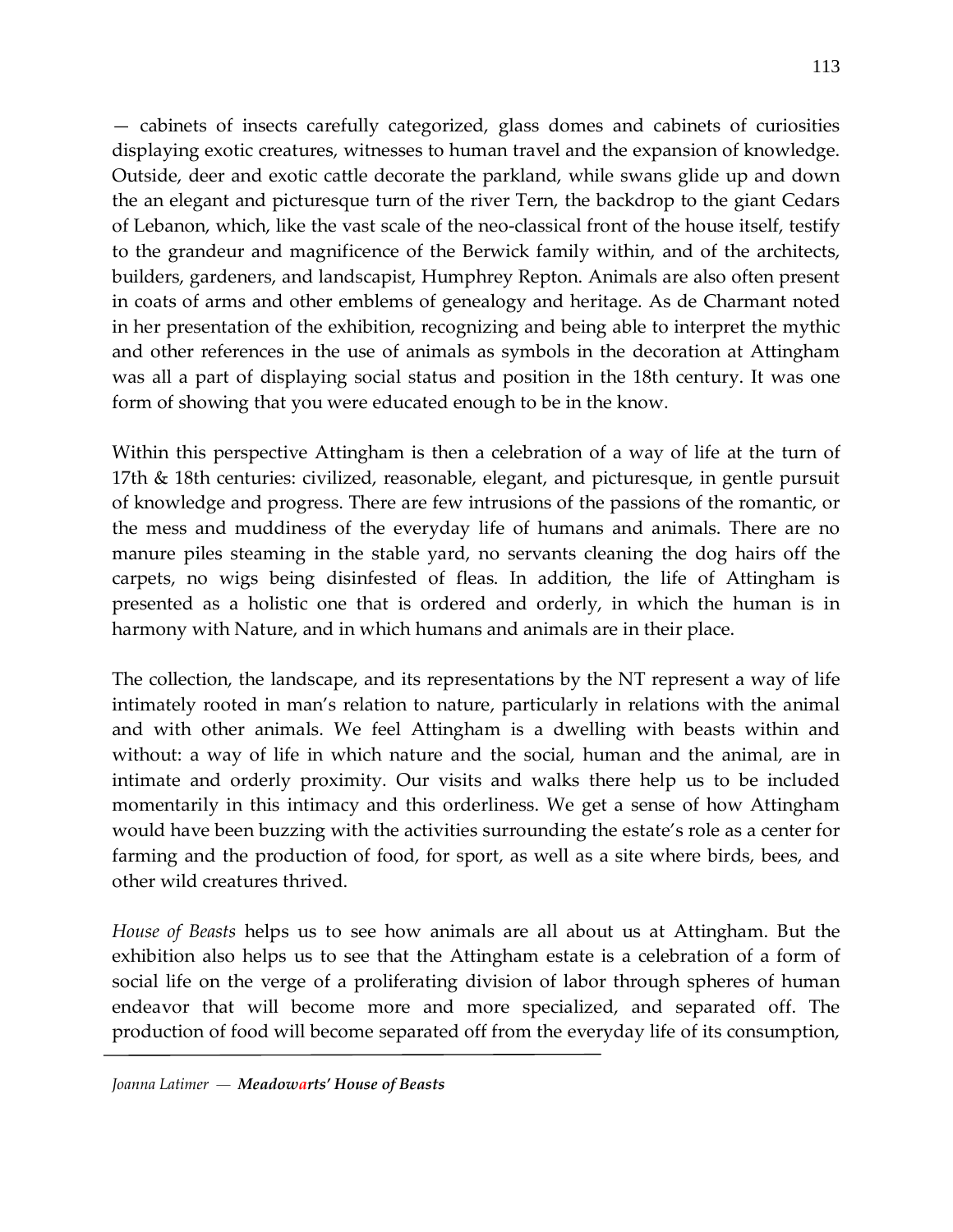and the science of farming will be undertaken far from the operations of the farm itself. The exhibition also draws our attention to, and provokes reflection on, how the form of civilization captured at Attingham rests upon the ordering of relations between human and animal.

This separation is evident not just in the division between his and hers wings, or upstairs and downstairs, or the outside and the inside, although these are important. Rather, the exhibition makes visible all the work that goes into creating a world through keeping certain things apart to maintain a particular kind of order.

**A dwelling of distinction(s).** So how does the exhibition help us to see Attingham not just as a dwelling of distinction, but also as a dwelling of distinctions? I suggest that it does this through provoking moments of disconcertment. Verran explores how bodily disconcertment may be understood as an expression of discomfort that we experience when there is a disordering of the taken-for-granted underpinnings, or conditions of possibility, of *how we think the world*. For example, at the opening of *House of Beasts* I overheard one of two elderly women standing in front of one exhibit exclaim, "Oh I don't like that! That's not what I call art. It's horrible." She turned away from the exhibit to the others present, pressing them into siding with her, but then was drawn back. She didn't walk away, but tried to make sense of it; physically she was rooted to the spot, fascinated. Something about the exhibit upset the world as she usually thought it; and because of this, because it confounded the usual ways in which things are ordered, it was, like dirt, good to think<sup>2</sup>  $-$  and talk  $-$  about!

Our first moment of disconcertment comes when we enter the stables. Instead of traces to remind us of horses snorting and shuffling in the stalls, with a pungent smell of horse bodies and hay, we come upon a film in which horses are occupying one of the most sacred of human spaces, a cathedral. They are there for the night, filmed secretly in their private and mysterious horse world, free to roam as if they are outside, grazing the floor, spooking at invisible fears, trotting around the knave and up the steps.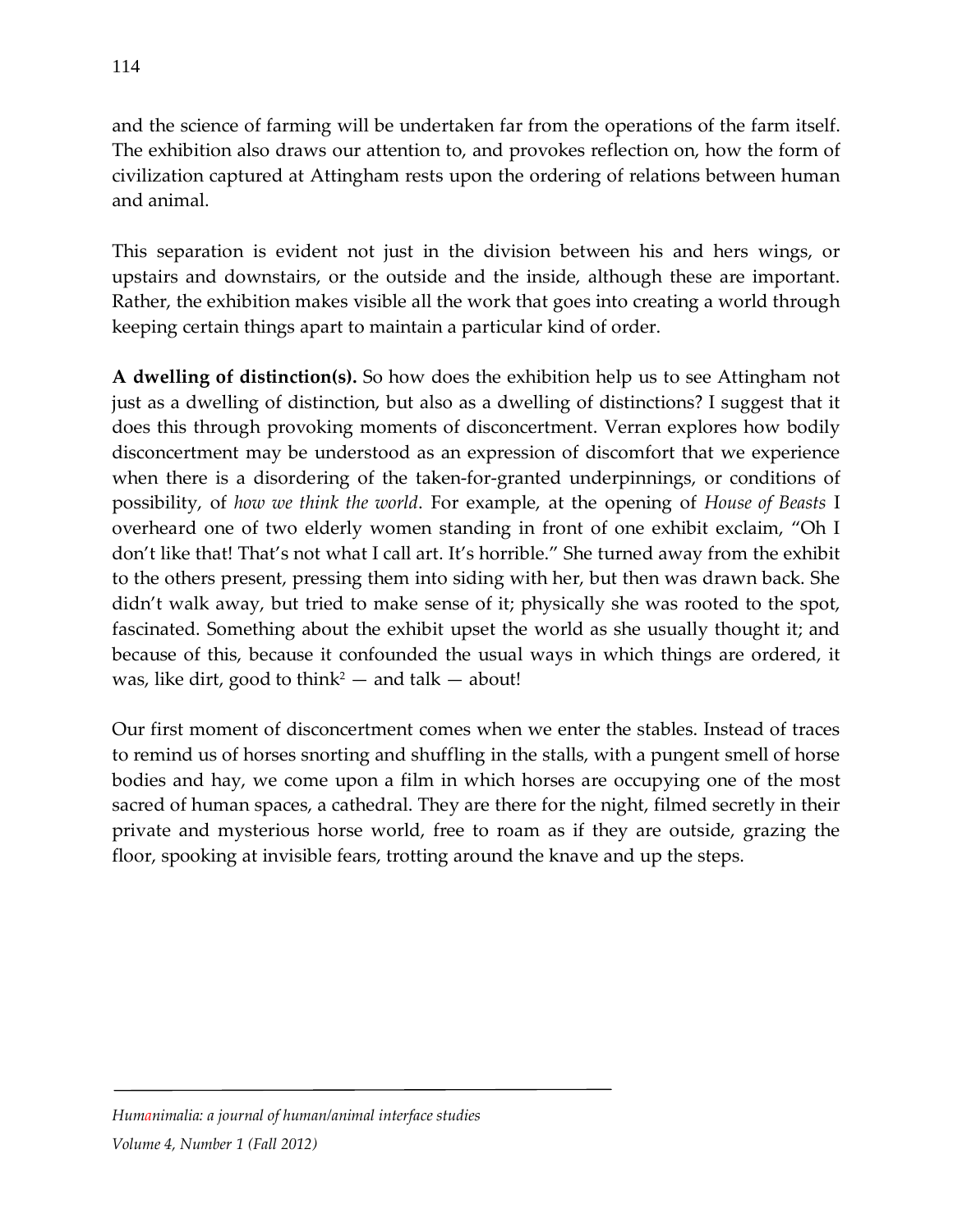

**Kathleen Herbert,** *Stable* **(Reprinted with kind permission of Meadowarts)**

We hear their hoofs on the beautiful old stone and their breath, as they snort, disrupting the intense silence. We feel their otherness, and their strange freedom to occupy and disorder our world. This is what so astonishes — how the horses, in a strange inversion of the usual ordering of human-animal relations, appropriate the Cathedral to make themselves at home. The juxtaposition and inversion of the usual order of things — the horses in the cathedral rather than in the fields or stables — reminds us not just of all the horses' otherness but the work and the gift-giving that goes into their becoming a part of our world, of their *becoming human*.

As we move into the house there are more surprises. Many paintings in the house celebrate hunting — fox hunting, deer stalking, and hare coursing. But as we travel with *House of Beasts* down into the Housekeeper's room we come across a tiny fox curled and nestled into an armchair, where we should find perhaps a cat or a small dog. And as you can see in the photograph of "Refuge," the chair is itself in a state of collapse, the distortion intensifying the disconcertment to come with the glimpse of the fox curled into its fold.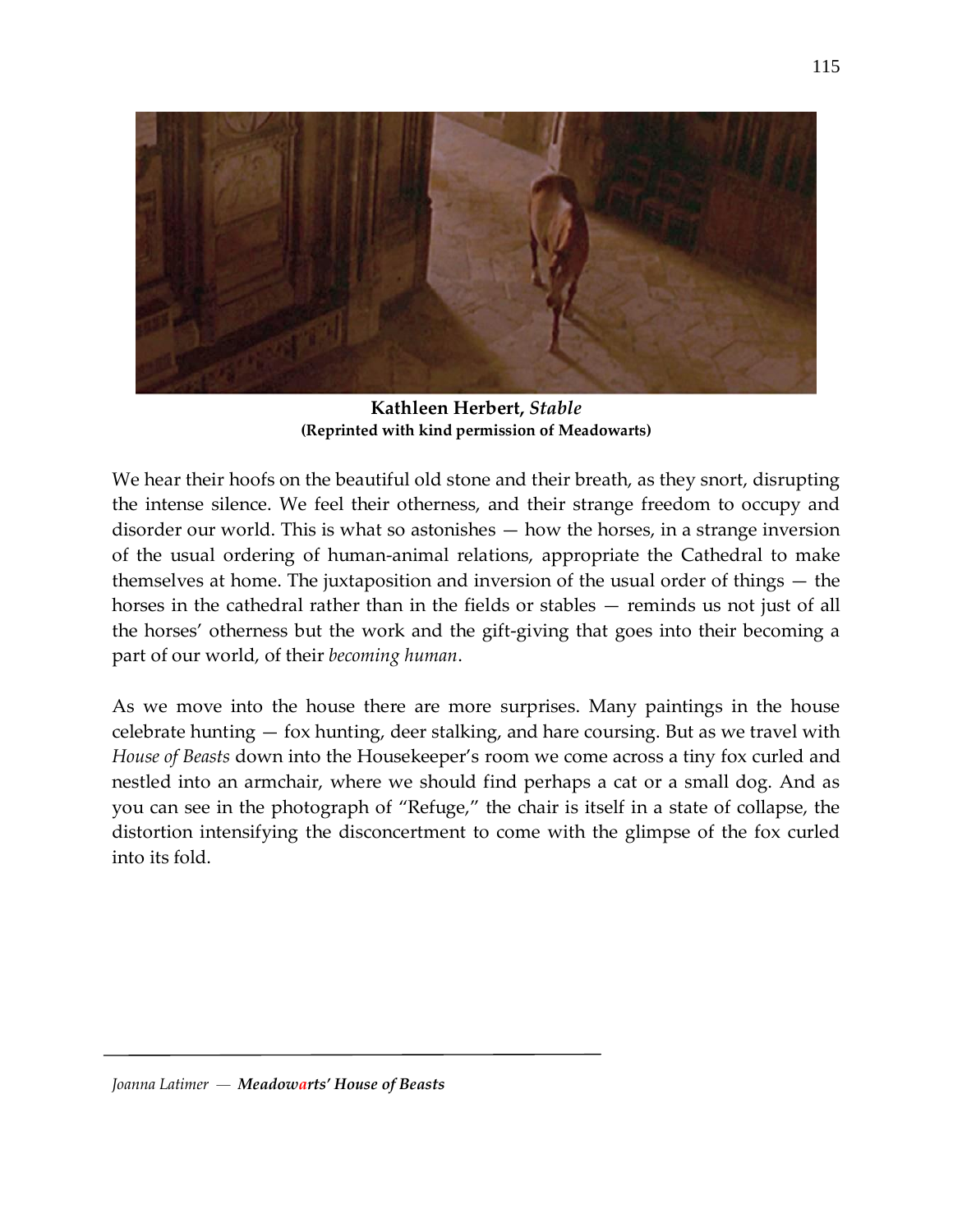

**Nina Saunders,** *Refuge* **(Reprinted with kind permission of Meadowarts)**

"Refuge" is thus a surprise, because, as anthropologist Mary Douglas suggests, the fox is "out of place." In the usual ways of creating order at Attingham, the fox should be in the woods and parkland ready to be chased by the hounds. We know now that foxes can be kept as pets just like dogs. But for those dwelling at Attingham, the fox would never have been thought of in that way. The irony then is in the idea that such a house should give refuge to a creature usually figured as good for sport and a wily adversary.

As we enter the kitchen we are still in the downstairs of the house, and we are in for another surprise. Where there should be reminders of meat roasting over the fire, bread being kneaded and vegetables chopped on the worn and scrubbed surface of the kitchen table, game hanging in the game cupboard, all that wonderful Downton Abbey warmth and order, we are confronted with the luxuriousness and rich decorative beauty of game-bird feathers flowing in an exquisite river from one of the shining copper pots on the stove, like the magnificent and exotic tail of a peacock

### *Humanimalia: a journal of human/animal interface studies Volume 4, Number 1 (Fall 2012)*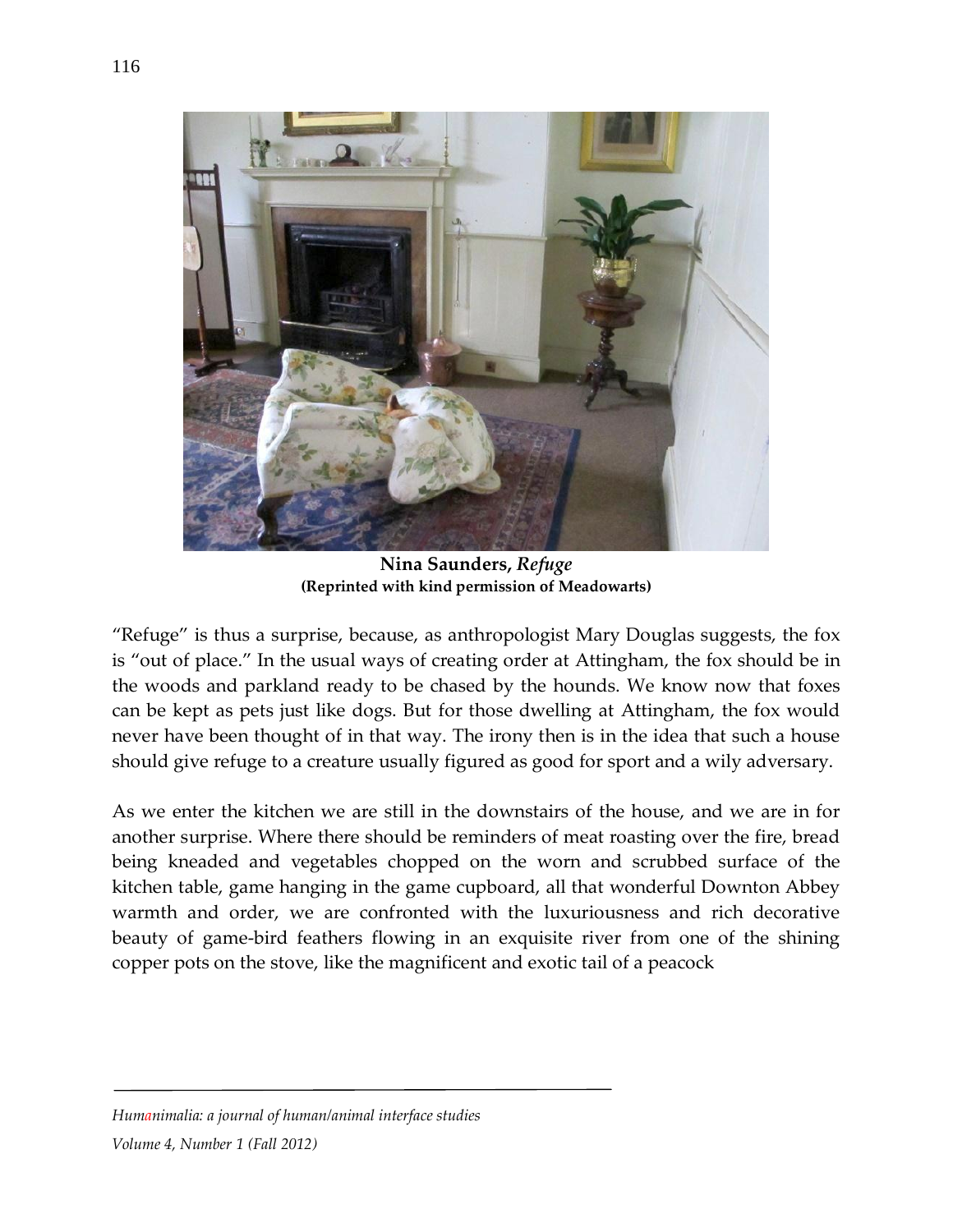

**Kate MccGuire***, Evacuate* **(Reprinted with kind permission of Meadowarts)**

This beauty should be captured upstairs, in a still life with pheasant as a celebration of a particular kind of cultivated life. Or we should come across the birds as we stroll outside, as the pheasants that strut and peck in the woodlands, a feature of the managed estate, husbanded to be ready for the shooting season.

Upstairs there are more surprises: clever inversions and transgressions of the usual order of things. Amongst the portraits of prized animals, instead of a portrait of a prized bull or valued racehorse hanging over the mantelpiece, we find the portrait of the mundane, a dairy cow, "Buttercup."



**Robert Davies,** *Buttercup* **(Reprinted with kind permission of Meadowarts)**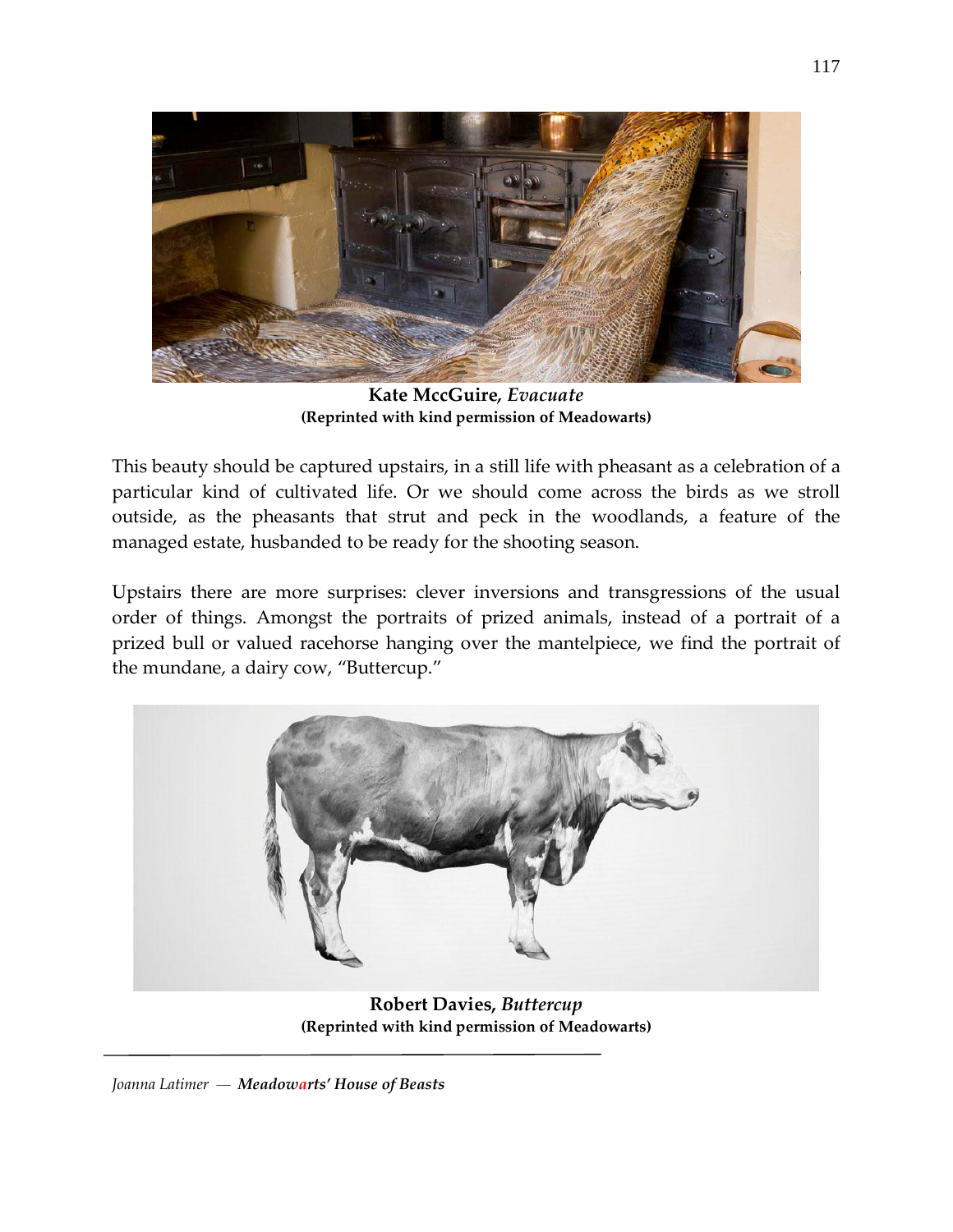In the exquisite civilization of the library, with its books, ornaments, fireside, and comfortable chairs, where most aspects of human animality are erased, we encounter a herd of deer crashing through the door.



**Susie MacMurray,** *Herd* **(Reprinted with kind permission of Meadowarts)**

The outside crashes into the inside, disturbing the peace; power is inverted and given to the deer, customarily represented in the picturesque of the Age of Reason as, in their relations with the human, the most timid of creatures.

It is not simply a matter of valuing some animals over others by acknowledging them as companions. For example, as we walk our dogs along the pathways, we come across the sculpture of a dog made of all the comfortable clothes that the dog's human family wears to take it on a walk – old socks, scarves, and so forth.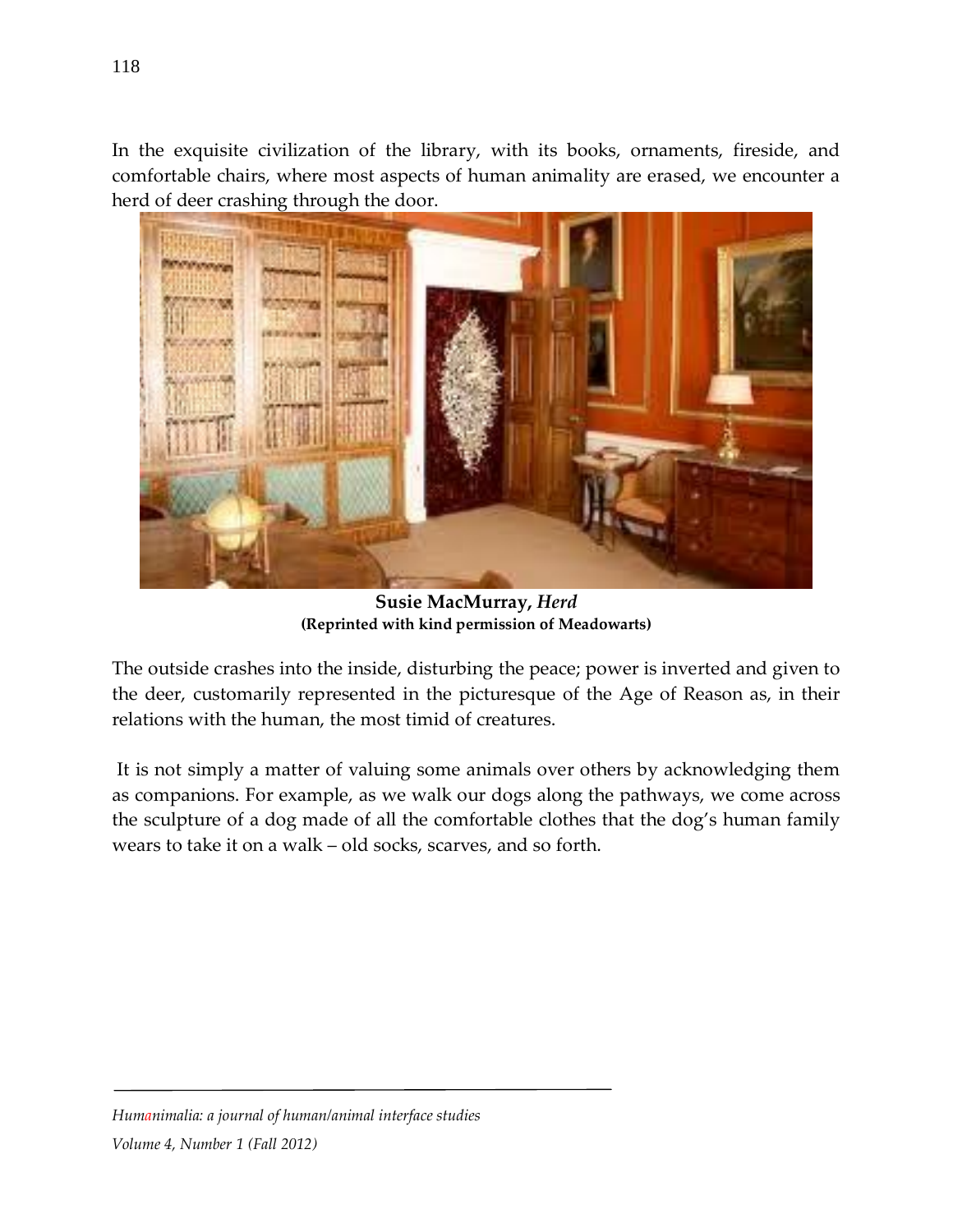

**Des Hughes,** *Do You think of me often?* **(Reprinted with kind permission of Meadowarts)**

There are three important twists to this dog sculpture that provoke reflection. First, the dog is faceless; second, the comfortable clothes have been turned into a rusty chain mail, something that does not just protect the dog, but encases it; and third, the dog's posture. It sits like many dogs do when they have got something they are proud of, its paw resting on some doggy trophy, in triumph, but also in a kind of proud challenge. When we look closely the paw is resting not on a bone freshly redug from the garden, or even the carcass of a rotting and mouldy rabbit, but a human hand. The dog that bites (off) the hand that feeds it. Reminiscent of the film in the stables, Des Hughes's sculpture reminds us of all that the animals that we domesticate or make our companions do to gift us their closeness. I want to thus to suggest that the exhibition helps us to see, momentarily, how non-human animals have to "become" human if they are to be included in the domestic fold as companions.

However, in the exhibition it is not only the animals that break free of where they are usually placed by the humans; in *House of Beasts* the humans themselves morph into animals.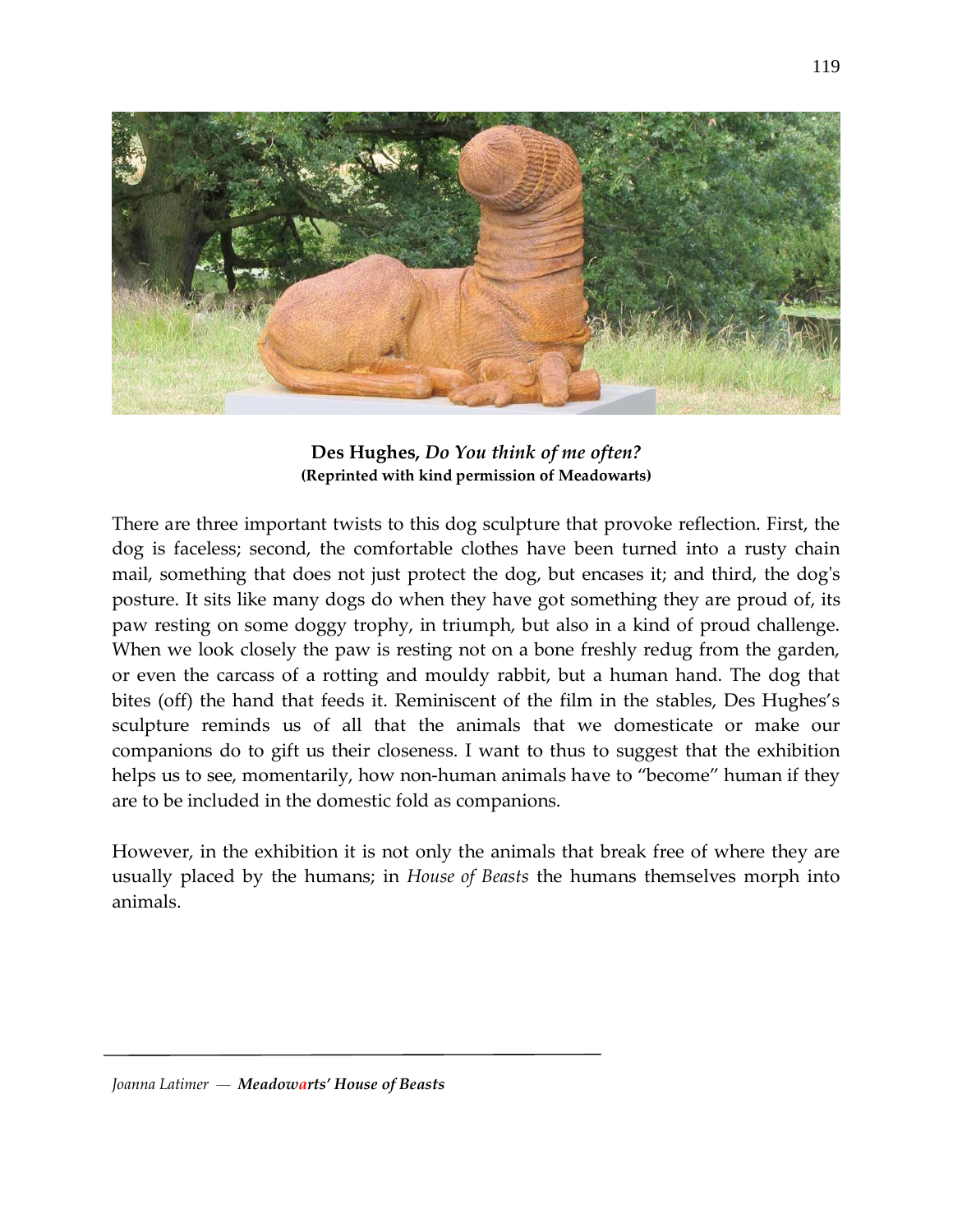

**Marcus Coates,** *Red fox* **(Reprinted with kind permission of Meadowarts)**

In one of the corridors, a picture of a man-fox, blurred and red in a distant field at twilight — at first we think it is a fox, and only after a careful look down we realize that it is a man. A reminder for a moment of the animality in us, and all that we do to become the kind of human suggested by the order and civilization of Attingham.

By displacing, blurring and transgressing the usual distinctions that underpin how the life represented at Attingham is ordered, these witty and clever exhibits disconcert. They help us to rethink the human-animal relations, the divisions and the distinctions that a way of life rests upon and provoke us to think about our own life with animals as well those in the past. Becoming aware of these relations, particularly those that are the most taken for granted, is always a surprise.

**Human endeavor: building without thinking.** I want to now stress that the exhibits make incursions into the House and the parkland. These incursions bring into view the house as a representation of the emergence of modern forms of life, and the creation of a world that celebrates human endeavor. But in the form of civilization that we find at Attingham human endeavor is to some extent tempered by its connections to the nature that it enhances. Specifically, while the exhibition helps us to see the relationship between the House and the beginnings of new spheres of social, economic and cultural life  $-$  namely science, industry, landscape architecture, technology, and agriculture  $-$ , these spheres are still present and embedded in the everyday life of the Park, and in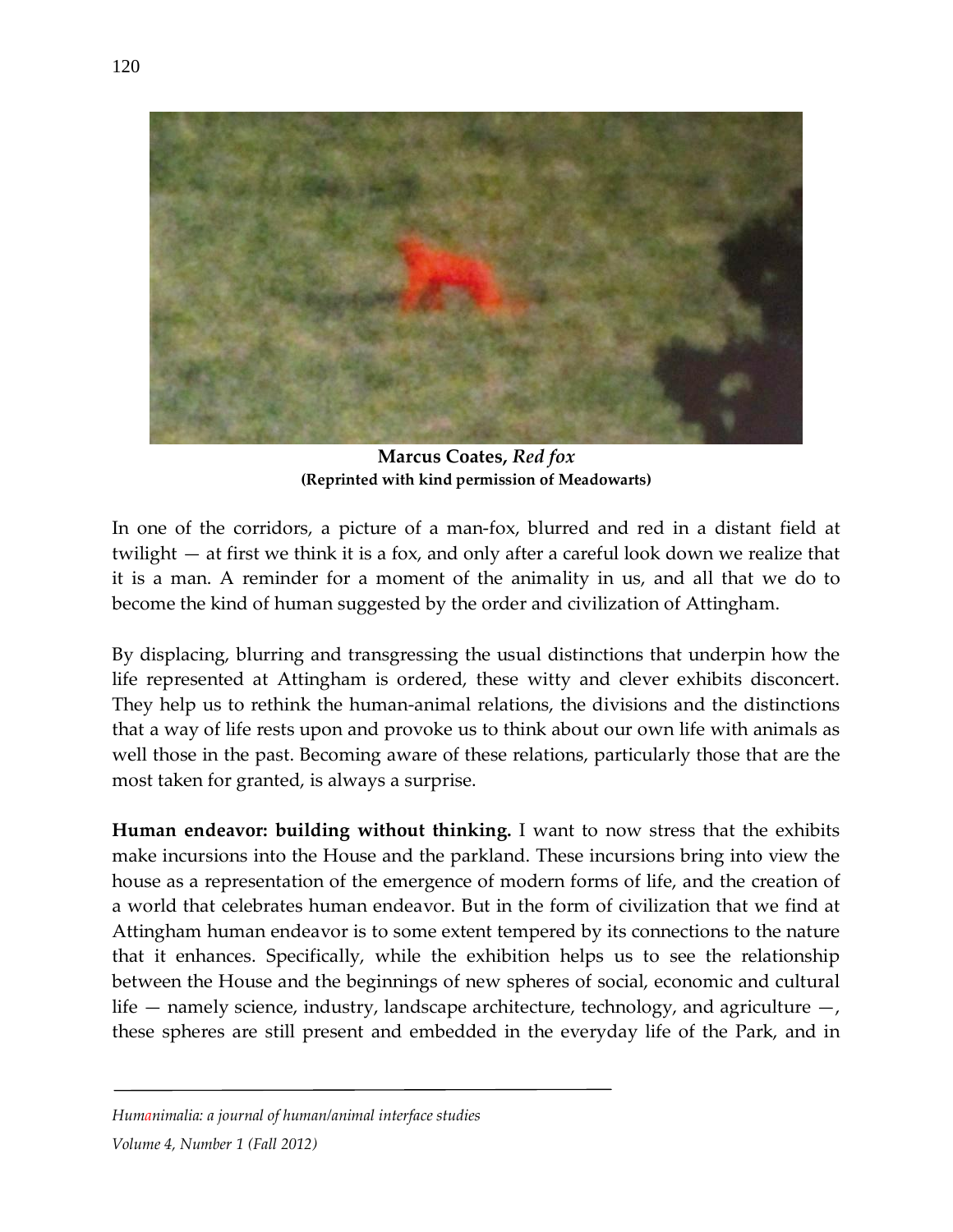everyday human-animal relations, however ordered, they are yet to become separated off into the distant domains of industrial agriculture or laboratory science.

We experience the exhibits as gentle and strange transgressions, moments of disorder that provoke our reflection on the connections and disconnections, distinctions and divisions, that Attingham relied upon to create a particular kind of dwelling. But it is also a monument to a way of building that is deeply connected to creating a life. In particular, our own animality is not made absent, but is represented in terms of its cultivation through human endeavor: the animals are represented as cultivated, bred, discovered, placed. The way of life organized around them that is celebrated by the art, in both the pictures and the landscaping, celebrates human endeavor. When in the right place, the pheasants and the deer are ornamental, they help make up the picturesque; but when the feathers and the antlers intrude presence into the civilization of the house, as in the exhibits "Herd" and "Evacuate," they remind us that in this world they can only be picturesque where they are in place, ordered, and managed: deer need to be culled, pheasants need to be raised, bred, shot and eaten.

The difference between building and producing in a dwelling such as Attingham Park is that the everyday workings of these spheres of life are visible, including the connections as well as the divisions and distinctions between humans and animals and between different kinds of animals. The work, the order, and the human endeavor can be seen as resting on keeping animals and humans in their places. The venison at the table were once the elegant deer adorning the park, the prize bull pictured in a portrait in the sitting room was once grazing the fields at the center of a herd of cattle, slaughtered and eaten when needed. These relations are transparent in the life at Attingham, whereas increasingly how these relations work in terms of our own life have become hardly visible to us, except as consumers or on reality TV.

Tessa Farmer's work offers us as an allegory of what happens when human endeavor — building — happens without thinking, when we make a place in which we cannot dwell. Tessa Farmer's & Sean Daniel's video installation, "Den of Iniquity," in the silver vaults in the basement of the Attingham House offers us a vision of ourselves and of our relations to animals and to nature.

"Den of Iniquity" is a short video revealing the industrious activities of what the artist calls her fairy species. All the elements of the video  $-$  the fairies and the other creatures depicted — are made up of bits and pieces of debris and dead insects the artist has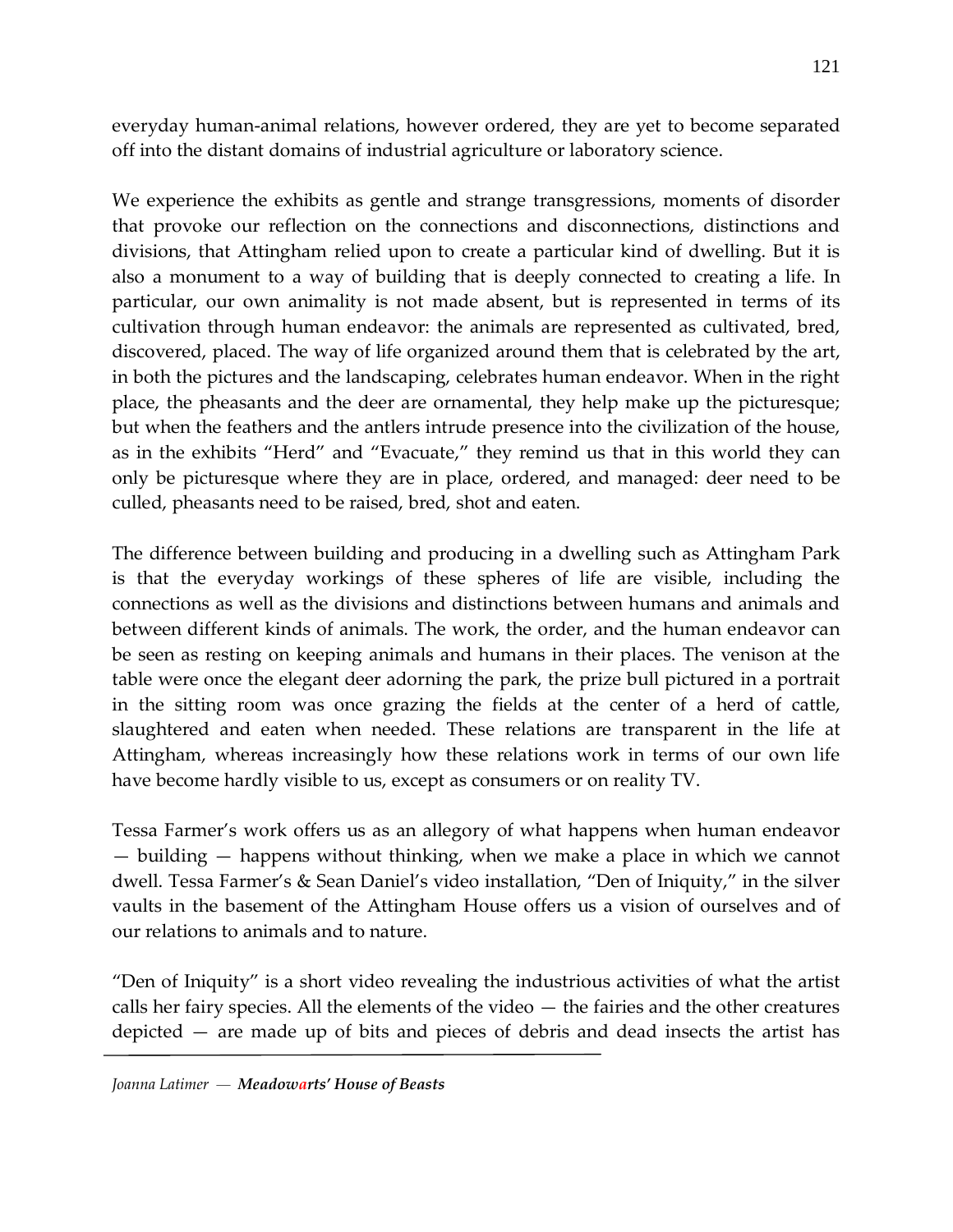collected. The video shows the fairies dragging their latest prey, the carcass of a dead rat — back to their home, where they string it up by its feet, like any other dead carcass in an abattoir or game cupboard. The video shows the fairies' different technologies and industries. For example, there is a honeycomb with bees trying to escape from their cells, and birds on nests laying eggs that roll down a fairy-made chute.



**The Fairies' egg laying machine (Reproduced with kind permission of Tessa Farmer)**

The fairies have weapons and tools made out of bones. For example, one fairy hammers a pin through a moth carcass using a tiny bone. Moths and butterflies are pinned to walls by the fairies for decoration. But later in the video we see the butterflies and moths pinned to the walls still flapping their wings. In this the video helps evoke an image of real cruelty.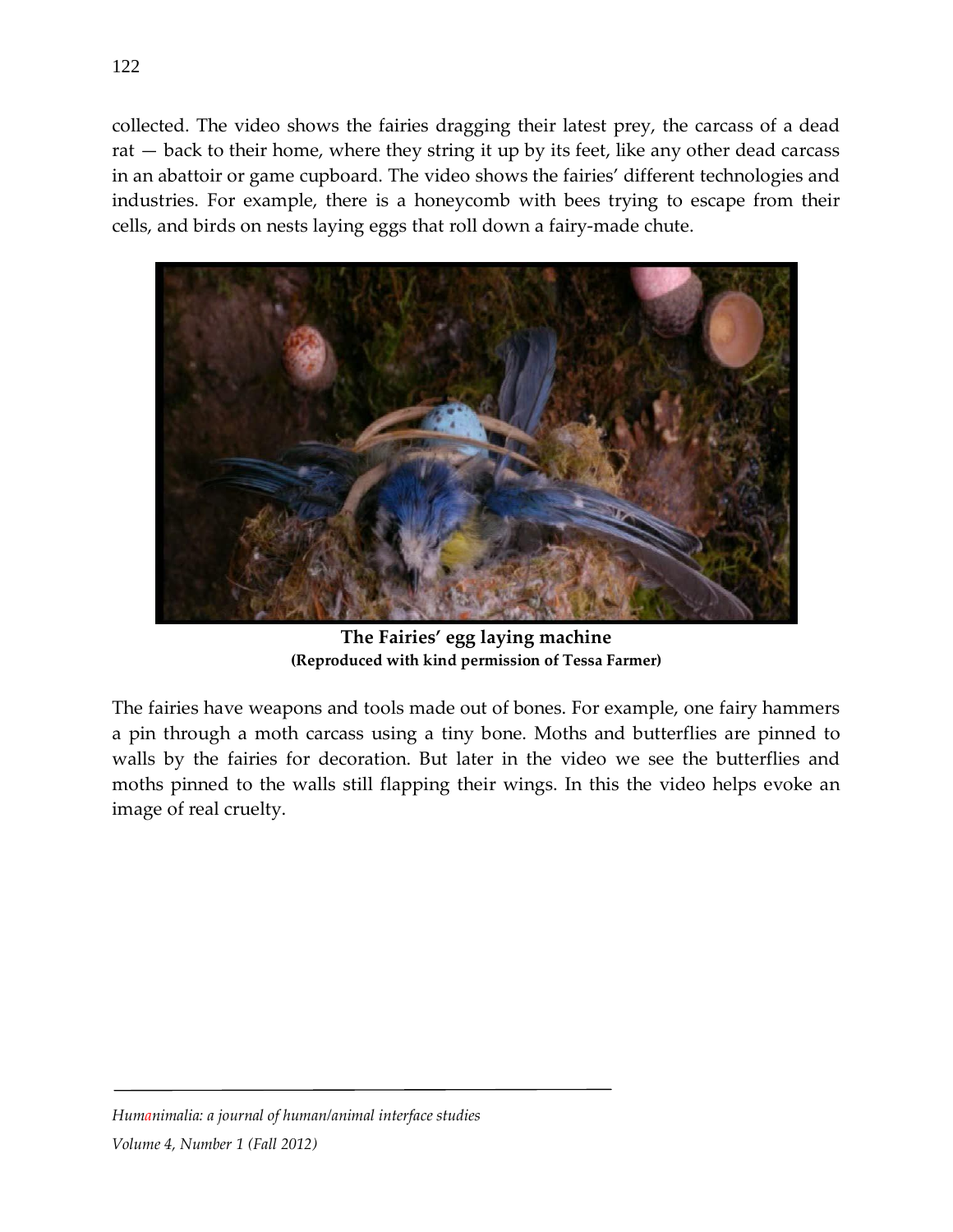

**A fairy pinning the moth to the wall (Reproduced with kind permission of Tessa Farmer)**



**The fairy bashing another fairy off the honeycomb (Reproduced with kind permission of David Kipling)**

At one moment a fairy hammering bees back into their honeycomb turns to its companion in wickedness and bashes him with his bone, knocking him off the precipice.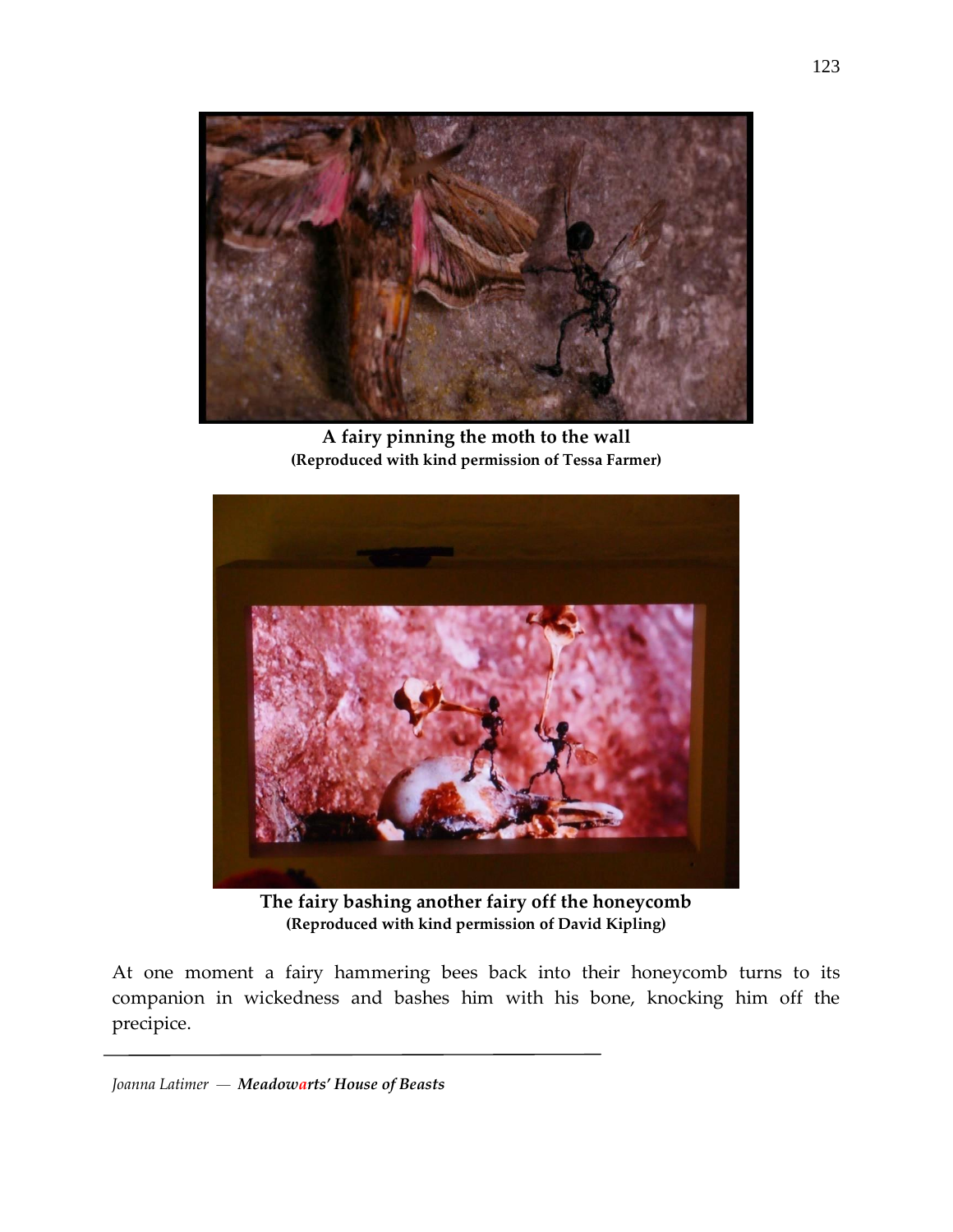Beauty and color come from the moths and butterflies murderously pinned with their delicate wings flapping, from birds ingenuously imprisoned on their nests as egg producers by the ribcages of other creatures that the fairies have killed, from their delicate eggs and the soft green moss. The film provokes because it shows endeavor without reflection, building without thinking a place in which it is hard to dwell, to inhabit. As the film draws to a close the color is drained out. What we see in the little black, winged fairies is an image of human industry, invention, and productivity, where what gets made is a dry and desiccated world of bones, and sand, and dust. Beauty is entrapped in modes of production: what get created are the bare bones of existence not a place to dwell.

The fairies are wicked but they are also " $us$ "  $-$  we know this because of how they use their hands, because of how they chatter away and exclaim to each other as they go about their work, and because of their sheer inventiveness — they make pulleys and all sorts of other technologies to do their work. What we see in the fairy species is an image of one species killing, dominating, and capturing other species in the making up of their world. The video offers an allegory of human industry and endeavor, but of a kind in which it is other creatures  $-$  bees, birds, moths and butterflies  $-$  that are being subjected by the fairies in the building of their fairy world. Because what we see is the fairies exploiting, mastering, and subjecting nature to their will, endeavor here is pictured as what the philosopher Martin Heidegger calls building without thinking. Thinking for Heidegger is when we take care, and cherish, in our building, only then do we create a place to dwell:

the manner in which we humans are on the earth, is *Buan*, dwelling. This word *bauen,* however, also means at the same time to cherish, to protect, to preserve and to care for, to till the soil and cultivate the vine. Such building only takes care… Building as dwelling, that is, as being on the earth, however, remains for man's everyday experience that which is from the outset "habitual" — we inhabit it …. (Heidegger 349)

The vision portrayed is of invention and technology harnessed to subsume nature to our will. There is no care or cherishing here. What the "Den of Iniquity" represents is human endeavor and enterprise building upon relations with animals and with nature untrammeled by care.

#### *Humanimalia: a journal of human/animal interface studies*

*Volume 4, Number 1 (Fall 2012)*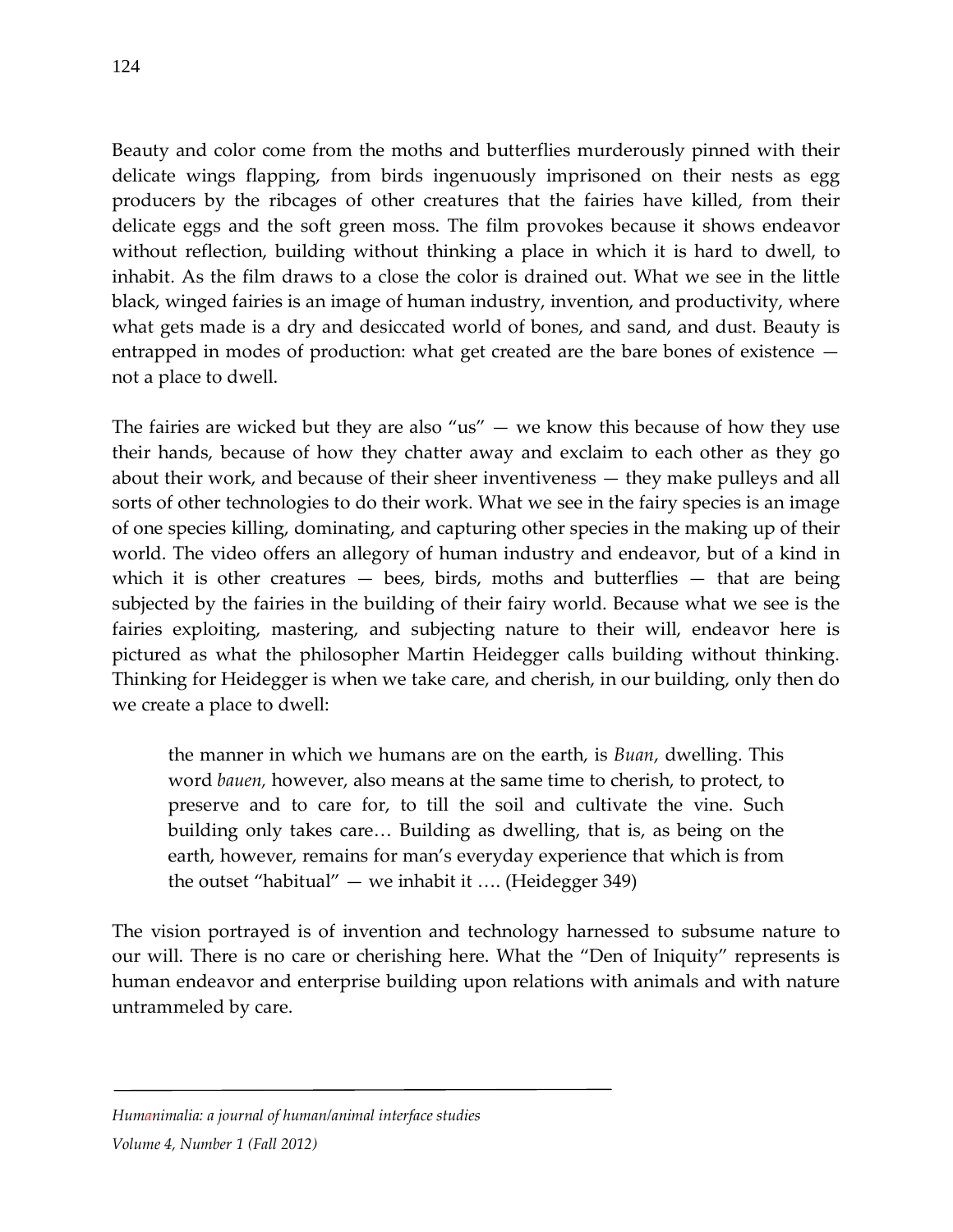**Making Room for Human-Animal Relations.** The exhibition helps us to see complexity over the values being expressed at Attingham Park. This is not a matter of simplistic ideologies. The provocation of the exhibition — witty and troublesome — not only upsets the usual civilized divisions and modes of ordering through which animals, and the animal in us, is portrayed by the collection. We also see the stress on a civilization that enhances the world as it finds it; we see a world that celebrates the extension of human endeavor, but with attention to what it finds in the first place. This keeping as a form of care, a kind of latter day ecology, is evident in how the river, the hill, and the parkland come into a wonderful association through the placing of the bridge. As Martin Heidegger would suggest, there is a gathering: the locale comes into being where building creates a dwelling place through cherishing nature, not simply exploiting it. Is it this that we celebrate when we visit Parks such as Attingham?

The civilization being celebrated here keeps what is there in nature and builds on it, with harmony and balance. This of course requires knowledge. But at Attingham knowledge and science are represented as still in balance with nature. For example, in the portraits of the Berwick family's racehorses and prize cattle we see the results of an emerging science of breeding as a science that is aimed at bringing out the best in nature rather than changing its fabric in a laboratory. In contrast, the exhibit by Hugo Wilson, entitled "Modern Farm Animals," and consisting of a box set of etchings of genetically modified animals, provokes reflection on those aspects of the Attingham collection that celebrate the new sciences of breeding by getting us to think how far we have come from their balance. Or will we in years to come celebrate Dolly the sheep in the same way as the Berwick's celebrated their prize herd of cattle and racehorses, as testimony to the triumph of human endeavor?

*House of Beasts* invites us to a dialogue with our relation to nature, and to the animal, in terms of how we can balance our industry and our will to knowledge and power so that we might keep that balance and harmony with the non-human world. We get a glimpse of a vision, in which we remember how the worlds we make are co-constructed through cherishing our relationalities: an ecology of relations in which building is done with thinking, to make a place to dwell rather than merely to exist.

**Acknowledgments.** The author wishes to thank all at Meadowarts.

**Notes**